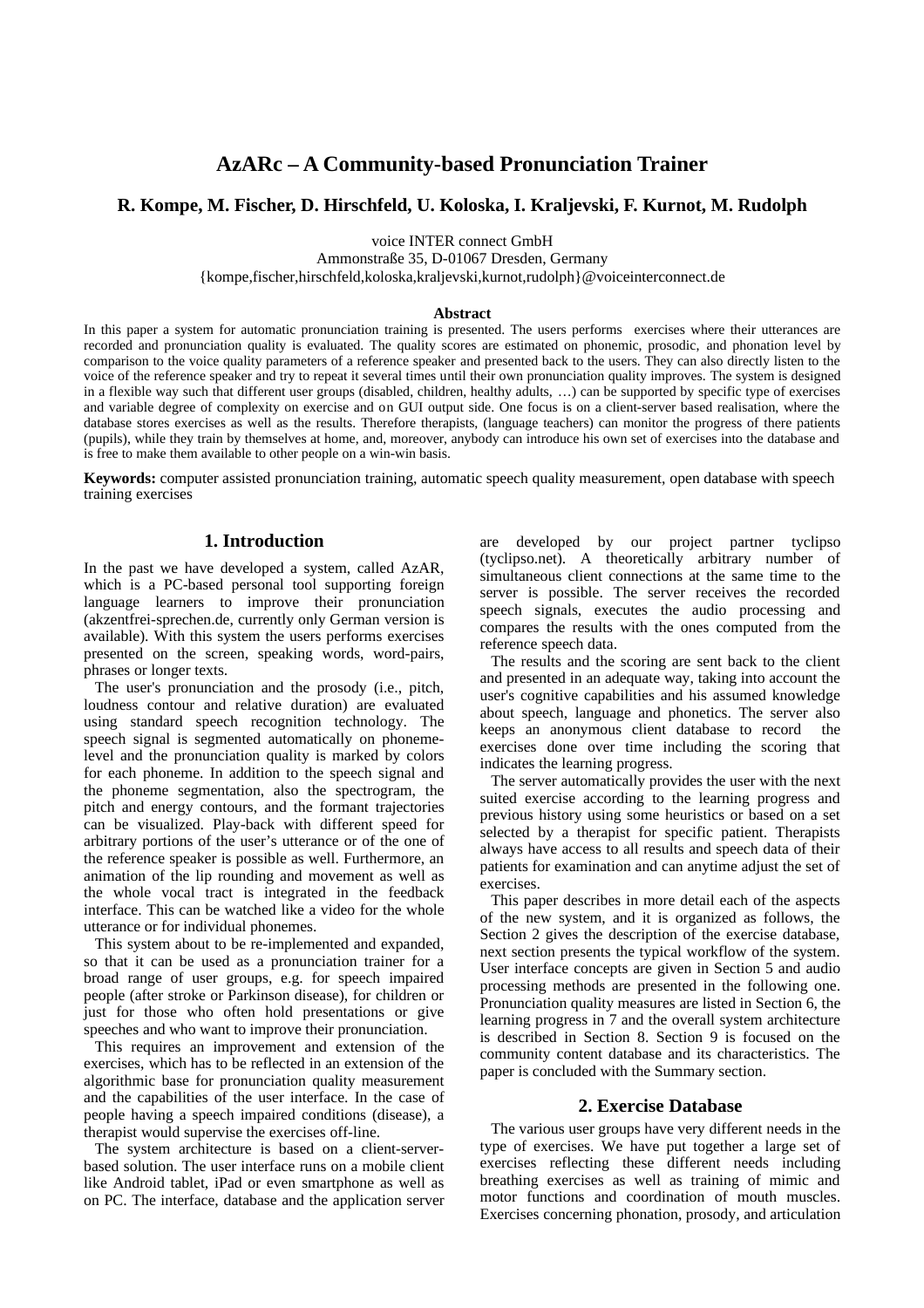start with single phonemes, continue with words and word pairs, ending up in long sentences or short stories depending on the maturity level of the user. In the following, we give only a few examples for persons with speech impaired conditions:

**Loudness**: difficulties to speak aloud. Therefore, users are asked to speak isolated vowels or words (e.g., "stop"), short phrases like "good morning" very loud. Also sentences can be presented to the user, where the key issue is either to speak with a loud voice constantly from beginning to end of the sentence or to pronounce every nth word aloud.

**Voicing**: trouble with voicing of any phoneme. There voice sounds more or less like whispering. This can be trained by a wide variety of stimuli where the degree of voicing is measured on a phoneme-by-phoneme basis.

**Pitch**: problems with articulation of certain pitch levels at all. Simplest type of exercises is to pronounce different vowels in isolation with low, high or mid-level pitch. Next step is to raise the pitch on a vowel or to produce a falling intonation, or to produce high-low-high pitch patterns or vice versa.

**Accentuation**: People learning a foreign language often put word and phrase accents on the wrong position. People with certain types of diseases speak rather monotonous. In order to train the accentuation users are presented in the beginning with word groups where they are asked to put the accent on different words when repeating the word group, e.g.:

#### "the **fast** car – the fast **car**"

More advanced users will be presented sentences containing a few words, and are asked to repeat the sentence several time, each time putting the main accent on a different word. People learning a foreign language in particular need to learn to put the accent on the right word within a phrase embedded in some context. For this, phrases or sentences expressing a contrast are useful, e.g.: "the black pen – the **red** pen" or

"In our garden, besides of fruit trees and vegetables there grow as well some **beau**tiful **ros**es."

Also, poems are well suited to train people towards a more expressive accentuation.

**Articulation**: Most exercises focus on training the pronunciation of one specific phoneme. There are some single word exercises, but in most cases, articulation is trained with minimal pairs containing certain articulatory qualities, e.g.:

"**s**eal – **z**eal" (voicing), "b**ea**n – b**i**n" (vowel length), "s**a**le – s**oi**l" (phoneme class).

Also we have collected a lot of exercises where only the phoneme to be trained is kept constant and all context is varied, e.g.:

"**s**un – **s**in – **s**ick – **s**ad – **s**oul – **s**cene – **s**oup – **s**ort".

We have introduced as well exercises with which consonant clusters can be trained; some German examples with pronunciation given in SAMPA alphabet:

"**Kr**opf" /**k r** O pf/ "**Str**asse" /**S t r** a: s @/ "**Pfr**ünde" /**pf r** Y n d @/ "Geri**chtsr**at" /g @ r I **C ts r** a: t/

Phoneme articulation can also be well trained when in a word group every word starts with the same phoneme, e.g.:

#### "**l**oving **L**atin **l**iterature"

Also, our set of exercises contains a number of sentences, which are designed such that a specific phoneme occurs very often. Tongue twisters are an excellent exercise for advanced users. For further reading concerning training pronunciation, please refer to Celce-Murcia et al. (1996) or Fiukowski (2004).

For each of the most frequent user groups, individual exercises are grouped together for a default training plan.

However, in particular, therapists wish to select a very specific set of exercises meeting the training needs of a particular patient. Therefore, we have designed a large set of exercises each of them annotated with attributes characterizing the exercise. Users will be able to search for specific exercises or to browse through a list of exercises of a certain broad category. Such attributes concerning exercises for articulation, just to give an example, include:

- the position of the phoneme to be trained in the word (initial, mid, final),
- the phonemic context specified by individual phoneme name and phoneme class (e.g., fricative),
- the number of words and syllables in the exercise,
- whether the exercise consists of a minimal pair and which type of minimal pair (e.g., short/long vowel),
- whether it is a phrase or a complete sentence, etc.

As for accentuation, among others, important criteria are whether the vowel to be accentuated is

- short/long or
- open/closed.

The design of the exercises for the first field test was done by psychologist with support of a logopedics therapist from the Bavaria Klinik, Kreischa.

## **3. Typical Work Flow**

Usually at the beginning, training or therapy plan for several days or even weeks is created. A therapy/training consists of several training units, each taking usually 15 to 45 minutes depending on user's abilities. Training units are scheduled such that there is usually only one session per day.

Each training unit consists of a number of exercises ideally to be performed. In most cases users would perform the exercises of a single training unit consecutively, but pauses of arbitrary length are possible. Experienced users may be allowed to select, repeat or skip unfinished exercises by themselves (or for their patients), other users will be offered exercises one after another determined either by some heuristics by the system or according to a list of exercises predetermined by a therapist.

To start a training unit, the user has to logon to the system on client side. Afterwards the client connects to the server and passes the user identity to the server. All communication between client and server takes place using a secure transfer protocol. The server knows about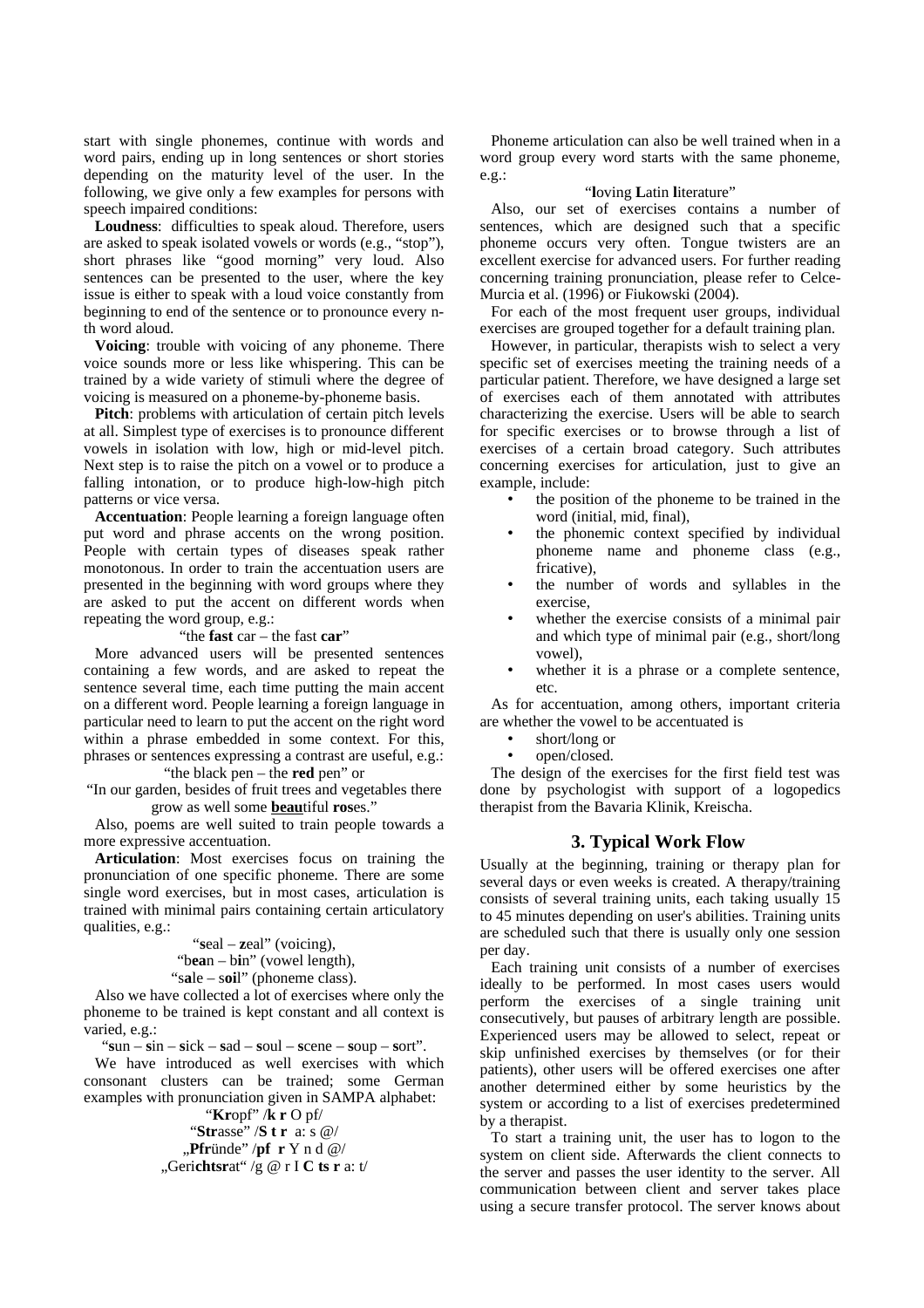the user and the status of his training plan, i.e., the exercises performed so far together with a quality scoring for each exercise. Based on this status information, the exercises for this training unit are presented to the user one by one. Depending on the type of user, new exercises are presented or certain exercises from the previous training units are repeated.

When an exercise, e.g. a phoneme or text, is presented on the screen of the client, the user is requested to perform this exercise. His speech signal is transferred to the server while speaking and audio processing and quality measurement starts immediately with the first blocks of audio data coming in (streaming). Results are transferred back to the client as soon as they are available. Certain processing modules deliver results for each 10 ms frame, some with delay, others almost immediately. Other processing modules only deliver results after a certain number of phonemes have been spoken or even just after the end of the utterance.

The results of audio processing and quality scores (meta-data) are sent in "raw" format to the client. The client then decides how to present these results to the user (see Sec. 4). For training pronunciation it is most important that the user can listen to a reference speaker and try to imitate his voice. Therefore, our quality scoring is not based on some average statistical models but on the particular reference speech signal just in use (see Sec. 5). A user may playback the whole utterance or arbitrary segments of his own or the reference utterance.

The same exercise might be repeated several times in a row or on another day. It might be repeated until some quality level or a maximum number of repetitions is reached. Any user is allowed to reject exercises, e.g., because he considers them as being too difficult.

A training unit finishes either after all exercises of this unit have been completed or after a time-limit has been expired. In particular people with speech impairment should keep to a pre-defined time limit whether the number of exercises has been finished or not.

## **4. User Interface Concepts**

The user interface must be flexible in order to adapt to the capabilities of the hardware (e.g., tablet versus PC), being easily portable to various operating systems and screen sizes, and most importantly it must adapt to the maturity level and physical or cognitive capabilities of the user.

An expert like a therapist can be presented with very detailed information (phoneme segmentation, spectrograms, formants etc.) of all the different processing stages. In order not to overload the screen, different views with subsets of available information can be selected. Children, elderly or disabled people need a screen with minimum of information necessary to fulfill the exercise and to provide feedback on the quality or success. Even more, these groups of users must be motivated by some animated feedback, e.g., they could move a balloon up and down by moving their pitch level up and down.

Feedback of the success will also be given in very different form. For example concerning articulation mature users will be presented with the phoneme segmentation and some quality score representation (e.g., a level of colors from red to green) for each phoneme.

Other users will be presented with the text, which was to be read, and the phonemes with worst quality will be mapped to the letters, which are then marked by some color. Users then can get, if they wish, for each such markers a verbal explanation of how they could improve. Such suggestions look like:

"Please, raise the tone more strongly"

"Articulate this more clearly"

In the future we might be able to give more precise hints like:

"Open your mouth wider" or

"Try to bring your lips in a rounder form"

For users with severe conditions, feedback like this: "congratulations, you have completed this exercise." could be given.

# **5. Audio Data Processing**

For each type of exercises different audio data processing is necessary. Some exercises focus on the articulation of phonemes, others on the intonation or the distribution and quality of accents within an utterance, the purpose of others is just to measure the loudness of the speaker's voice and the strength of voicing of to-be-voiced phonemes. In the exercises database, each of the exercises is encoded with information which set of processing modules is required, and how the results should be presented to the user. The exact form of presentation takes into account also the specific needs of the user.

The user's speech has to be processed in real-time manner, hence the audio processing algorithms should provide immediate results where it is possible. The following base processing modules are implemented: normalized loudness (two methods), spectrogram (for direct display and as input to some of the other modules), pitch, accentuation, degree of voicing, jitter, shimmer, formant trajectories and phoneme segmentation. The phoneme segmentation component is based on the Pocketsphinx speech recognizer (Pocketsphinx, 2013) and its Gstreamer version; it is chosen because of the low processing and memory footprint, Many clients will connect at the same time and many instances of Pocketsphinx might be running in parallel.

Because of the real-time constriction, each speech frame is processed as soon as it is available. This reduces the choice of the available algorithms, providing, in some cases, non-optimal estimation of the acoustical parameters. This is the case for the pitch and formant contour estimation, where in the first LPC cepstrum is used for frame-based pitch determination, similarly for the formant trackers. Median filtering is applied for contour smoothing and reduction of the outliers.

Each of the processing modules operates in real-time providing results with the lowest possible latency, except for the phoneme segmentation. Here, the whole utterance should be available to produce final recognition result presented with phoneme boundaries and likelihood scores required for the pronunciation scoring. The acoustic models used for the phonetic alignment were trained on the Verbmobil I spontaneous speech corpus (Burger, 2000). The speech recognizer is configured for phoneme recognition, where the "pronunciation dictionary" is faked to consist only of phonemes. Forced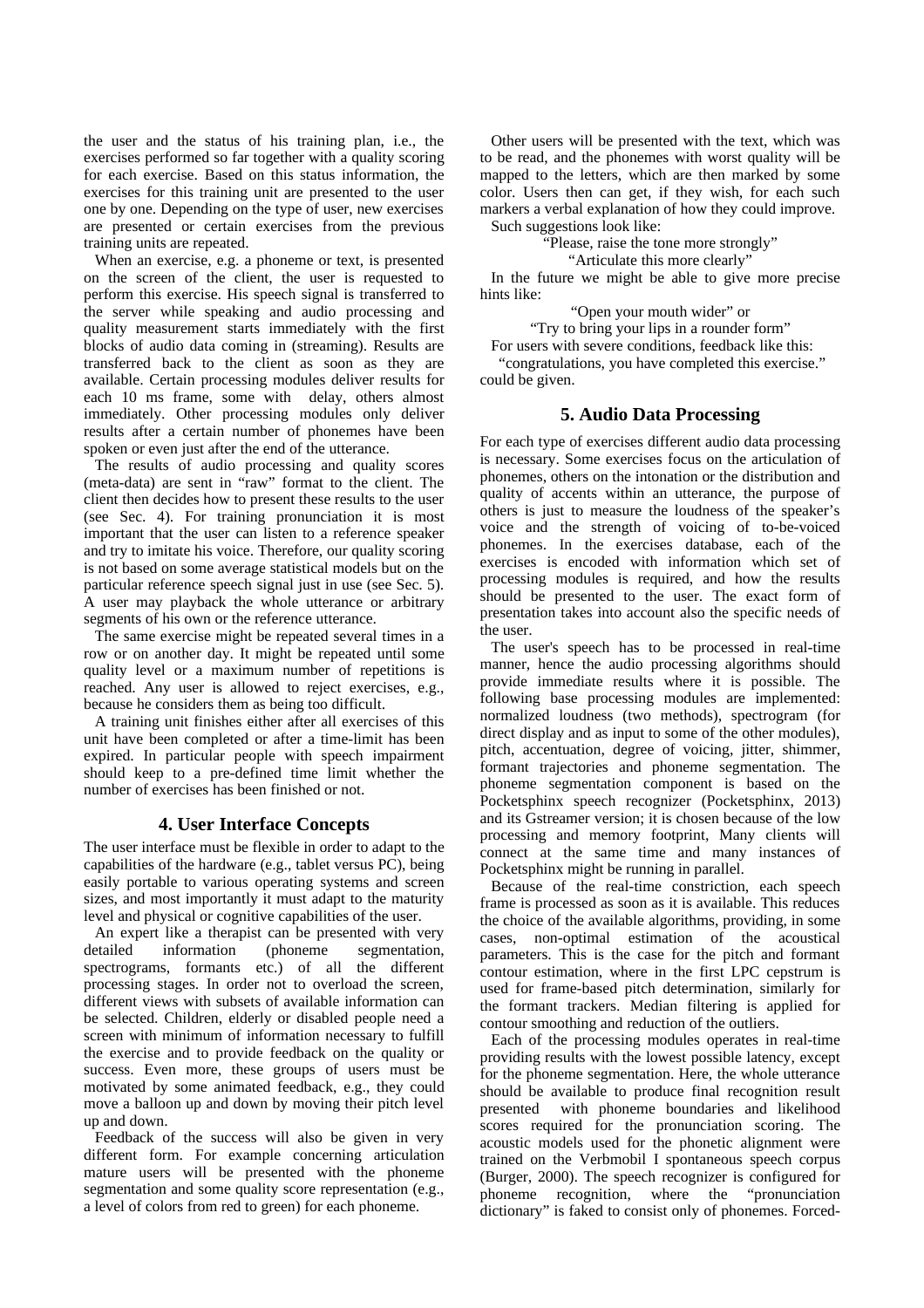alignment is performed by means of using separate finitestate grammar for each of the exercises containing a single state sequence without alternatives which corresponds to the words to be spoken.

As well for the detection of accents the speech signal of the whole utterance needs to be available. Therefore, we can apply a more time consuming multi-channel pitch detection algorithm with more sophisticated smoothing as described in (Noeth, 1991). Position and strength of phrase accents are computed as described in (Kompe, 1997). All the estimated parameters are combined in one data stream and sent back over the network to the client side for synchronous and real time presentation.

The same processing components are used on the utterances of the reference speaker to build a database with acoustical parameters, they are used for comparison and scoring against the user's speech.

### **6. Quality Measurement**

We compare the users speech to the one of a reference speaker rather than to a (statistical) model being optimized on a large set of speakers. By this we want to resemble a training conducted by a teacher or a therapist, where the most important element is that the client/patient listens to the referee voice of his trainer and try to repeat it as close as possible.

For articulation scoring, two options are available, loglikelihood scores obtained from phoneme and forcedalignment recognition, with and without comparing with the referent sentence (Witt et al., 1997). For prosody (global and segmental) scoring, pitch and energy contour matching against the referent sentence using some comparison method (normalized correlation coefficients or Dynamic Time Warping measures). Duration scoring can be estimated for each pair of user and referent sentences, word, phoneme and silence duration are determined from the phonetic labels derived by the forced-alignment recognition. Also, mean values and variances of the F0, formants, intensity, as well as the values of jitter and shimmer are taken into account. These measures can be combined in more general pronunciation quality score and presented back accordingly to the user or the therapist.

## **7. Learning Progress**

For users and therapists it is important to get an idea of the learning progress.

XXX Presentation to the user / therapist: average of gradual scores per unit / change over time – or, "congratulations, you have completed 10 more exercises".

XXX Some patients, e.g. having Parkinson's disease, will usually not have a learning progress in the sense of improvement. The goal of a therapy is to slow down the decline in pronunciation abilities. They usually will be treated with a small set of exercises repeated in every training unit. It is important to give also these people some motivating feedback; however, it cannot be in the form of concrete progress.

XXX Computation (research issue?)

# **8. System Architecture**

We decided for a client/server based solution in favor of a personal software solution, because:

- it provides more flexibility with respect to sharing the database of exercises among users,
- new audio processing modules can be more easily added to the system  $-$  even on the fly, since we use the Gstreamer plug-in architecture, and
- therapists can monitor and track the progress of patients and adjust the set of exercises for the upcoming training units based on the past training progress without the need for the patient visiting the therapist.
- Mobile devices don't provide the necessary computational power for upcoming audio data processing, which might be more complex than the ones implemented currently.

All processing modules for the audio stream are implemented as such Gstreamer plug-ins on server side, except for the pitch computation, which in addition runs on the client side, because exercises concerning the intonation, like holding a high/low tone or producing risefall intonation patterns, need feedback to the user within 50 ms, which cannot be guaranteed when processing is done on the server.

The overall system architecture is depicted in Fig. 1. The client interacts with the user and transmits the audio signal to the server side and receives the processing results as well as the exercises and reference data for presentation to the user. The media server (MS) receives the audio signal from the client and does all the processing and quality measurements. The application server (AS), holds a user database and a database with exercises and reference data. It is responsible for all session management.



Fig 1: Overall system architecture.

The client consists of four modules: GUI and pplication handling, audio communication and application handling, audio communication and processing. When a user entered his password, the client establishes a REST and a WebSocket connection to the application server. The REST connection allows the client to call functions on the server, which is necessary, for example, when asking for the next exercise or for login procedure. Furthermore, it provides flexibility concerning the responses to a request. A request opens a channel, which stays open such that a series of response